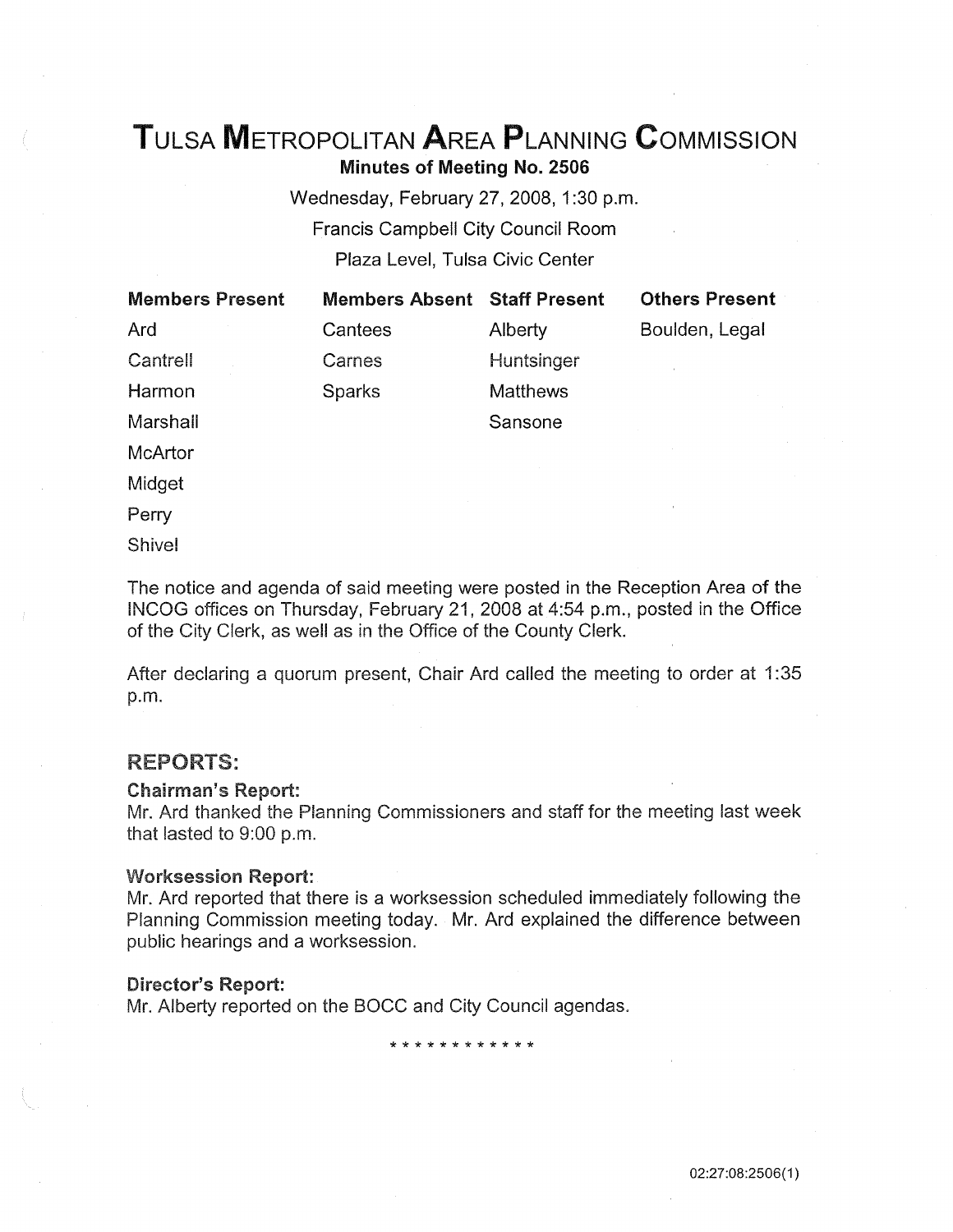# PUBLIC HEARING

## $Z-7008-SP-1$  – Wallace Engineering (PD-8) (CD-2)

Southwest corner of West 71<sup>st</sup> Street and South Olympia Avenue (Corridor Site Plan for a Bank of Oklahoma facility with a drive-through and an ATM kiosk.)

## STAFF RECOMMENDATION:

The applicant is requesting approval of a detail site plan for a Bank of Oklahoma facility with a drive-thru and an ATM kiosk. The proposed use, Use Unit 11- Financial Institution and Drive-Through Bank is in conformance with approved development standards of Z-7008-SP-1.

The proposed site plan meets permitted building floor area, height and setback requirements. Access to the site is provided via mutual access easement and one access drive from Olympia Avenue. Parking requirements have been met per the Zoning Code and approved CO development standards. Pedestrian circulation is provided as required and sidewalks will be provided along Olympia Avenue and 71<sup>st</sup> Street per approved standards and platting requirements/subdivision regulations. Site lighting has been provided and meets all applicable requirements.

Therefore, staff recommends **APPROVAL** of the detail site plan for Bank of Oklahoma, Z-7008-SP-1; Lot 1, Block 1 - Tulsa Hills with the following minor revisions to the site plan:

-Show sidewalks along 71<sup>st</sup> Street ROW:

-Show Mutua! Access Easement (MAE) for shared access drive between this lot and Lot 2, Block  $1 -$  Tulsa Hills.

(Note: Detail site plan approval does not constitute iandscape or sign plan approval.)

Mr. Sansone indicated that the applicant has submitted the minor revisions to the site plan and staff is in agreement with the revisions.

There were no interested parties wishing to speak.

The applicant indicated his agreement with staff's recommendation.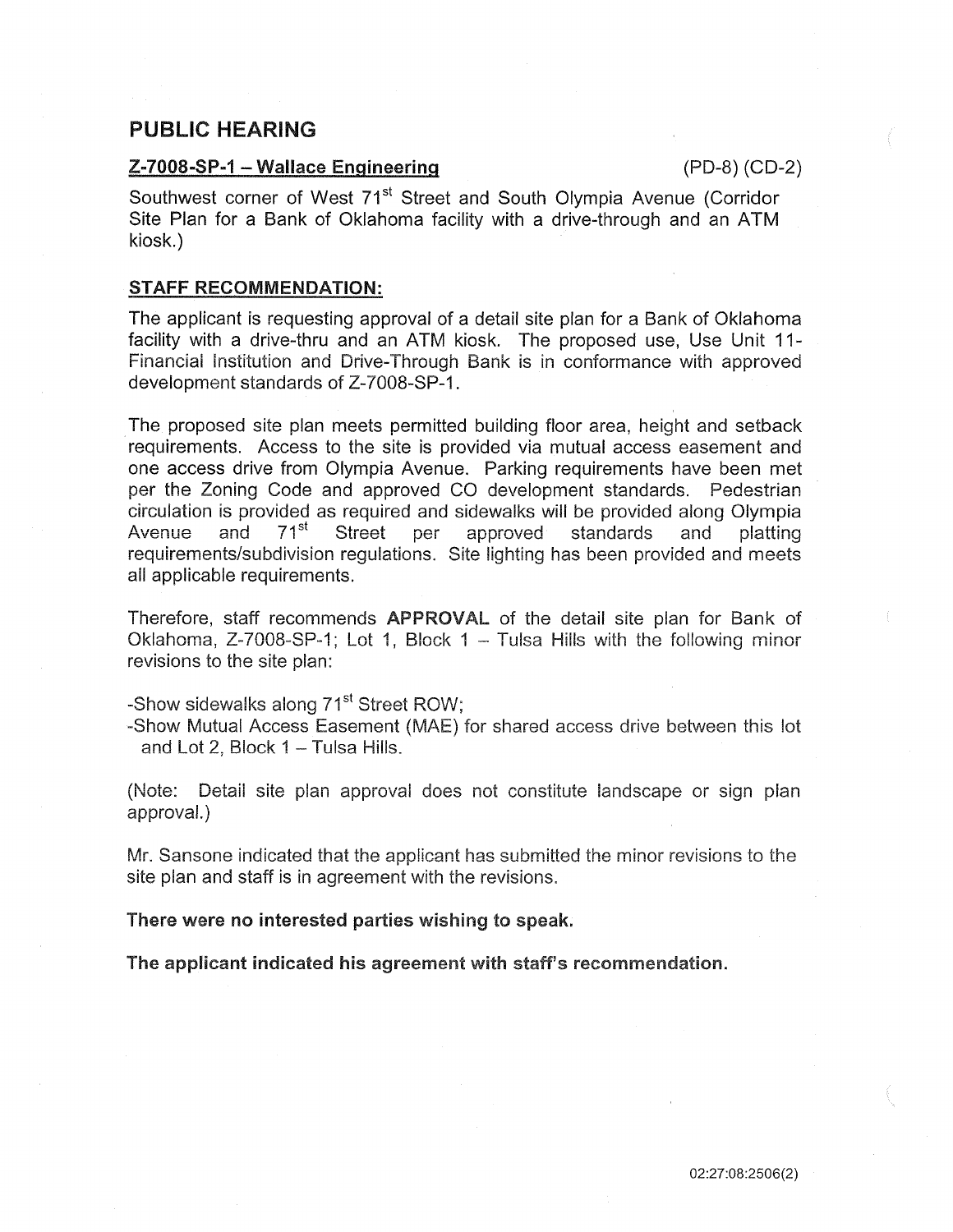# TMAPC Action; 8 members present:

On MOTION of HARMON, TMAPC voted 8-0-0 (Ard, Cantrell, Harmon, Marshall, McArtor, Midget, Perry, Shivel "aye"; no "nays"; none "abstaining"; Carnes, Cantees, Sparks "absent") to APPROVE the detail site plan for Z-7008-SP-1, Lot 1, Block 1, Tulsa Hills, subject to the following revisions: 1) Show sidewalks along 71<sup>st</sup> Street right-of-way; 2) Show Mutual Access Easement (MAE) for shared access drive between this lot and Lot 2, Block  $1 -$  Tulsa Hills per staff recommendation.

\* \* \* \* \* \* \* \* \* \* \* \*

# COMPREHENSIVE PLAN PUBLIC HEARING

## FY ~09~13 Capital Improvement Projects Request

#### STAFF RECOMMENDATION:

Ms. Matthews reported that staff has received the City of Tulsa's Capital Improvement Projects list for the coming year. These are largely to upgrade and a revision of some estimates of existing plans that were already in the CIP. Staff has compiled some comments that will be forwarded to the Parks and Recreation Department that relate to access and pedestrian circulation.

Staff finds these in accord with the Comprehensive Plan and can recommend APPROVAL.

There were no interested parties wishing to speak.

### TMAPC Action; 8 members present:

On MOTION of MIDGET, TMAPC voted 8-0-0 (Ard, Cantrell, Harmon, Marshall, McArtor, Midget, Perry, Shivel "aye"; no "nays"; none "abstaining"; Carnes, Cantees, Sparks "absent") to **APPROVE** the FY-09-13 Capital Improvement Projects Request finding them in accord with the Comprehensive Plan per staff recommendation.

\* \* \* \* \* \* \* \* \* \* \* \*